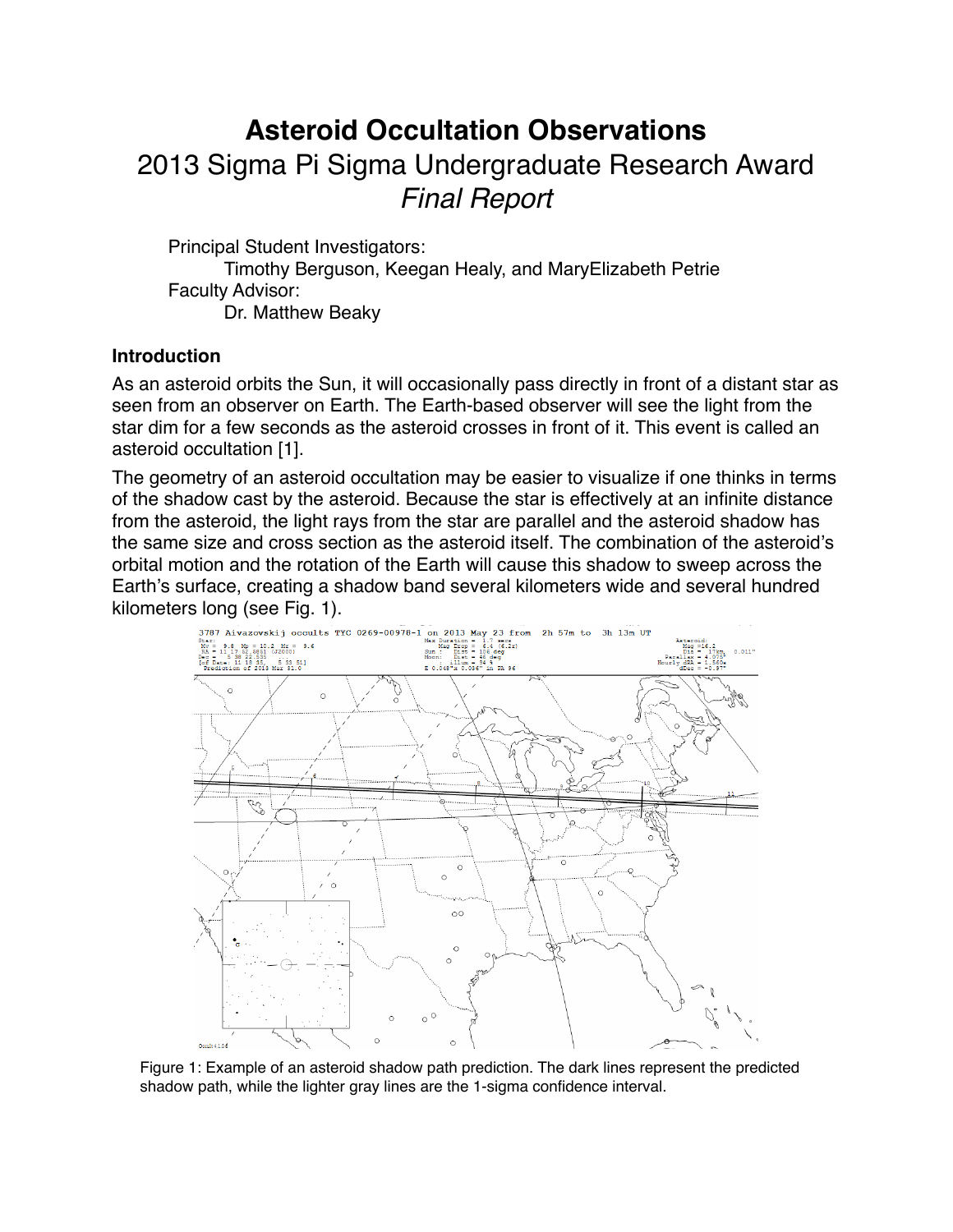Any observer within the asteroid's shadow path can potentially observe the asteroid occult the distant star, and the duration of the occultation is a measure of the width of the asteroid along the line joining from the observer to the star, passing through the asteroid. If several observers situated across the shadow path each measure the duration of the occultation event, each will measure a different time interval and thus a different diameter corresponding to a different chord passing through the asteroid. Combining these different occultation measurements makes it possible to reconstruct the size and shape of the asteroid (Fig. 2).



Figure 2: Profile determined by asteroid occultation observations (left) compared with the shape determined by radar methods (right) for asteroid 135 Hertha.

Asteroid occultations are thus one of the few ways to directly determine the physical properties of an asteroid, and the only method available to those without highly specialized equipment (i.e. spacecraft or large radio telescopes).

Asteroids have captured the attention of the scientific community for several reasons. Because asteroids did not go through the heating and differentiation processes common to the Earth and the other terrestrial planets, the material that makes up asteroids reflects the composition and distribution of matter in the very early Solar System, almost five billion years ago. Asteroids are the fossils of the Solar System, and their shapes and rotational behavior preserves a faithful history of its formation and evolution. Recently, there has been a growing realization of the dangers posed by impacts with near-Earth asteroids, and an associated effort to track and characterize these potential threats to life on Earth. Finally, several public and private organizations are developing plans to launch space missions to touch down on asteroids, with the goals of returning samples for study on Earth and to explore the potential for mining the rich mineral deposits present in asteroids.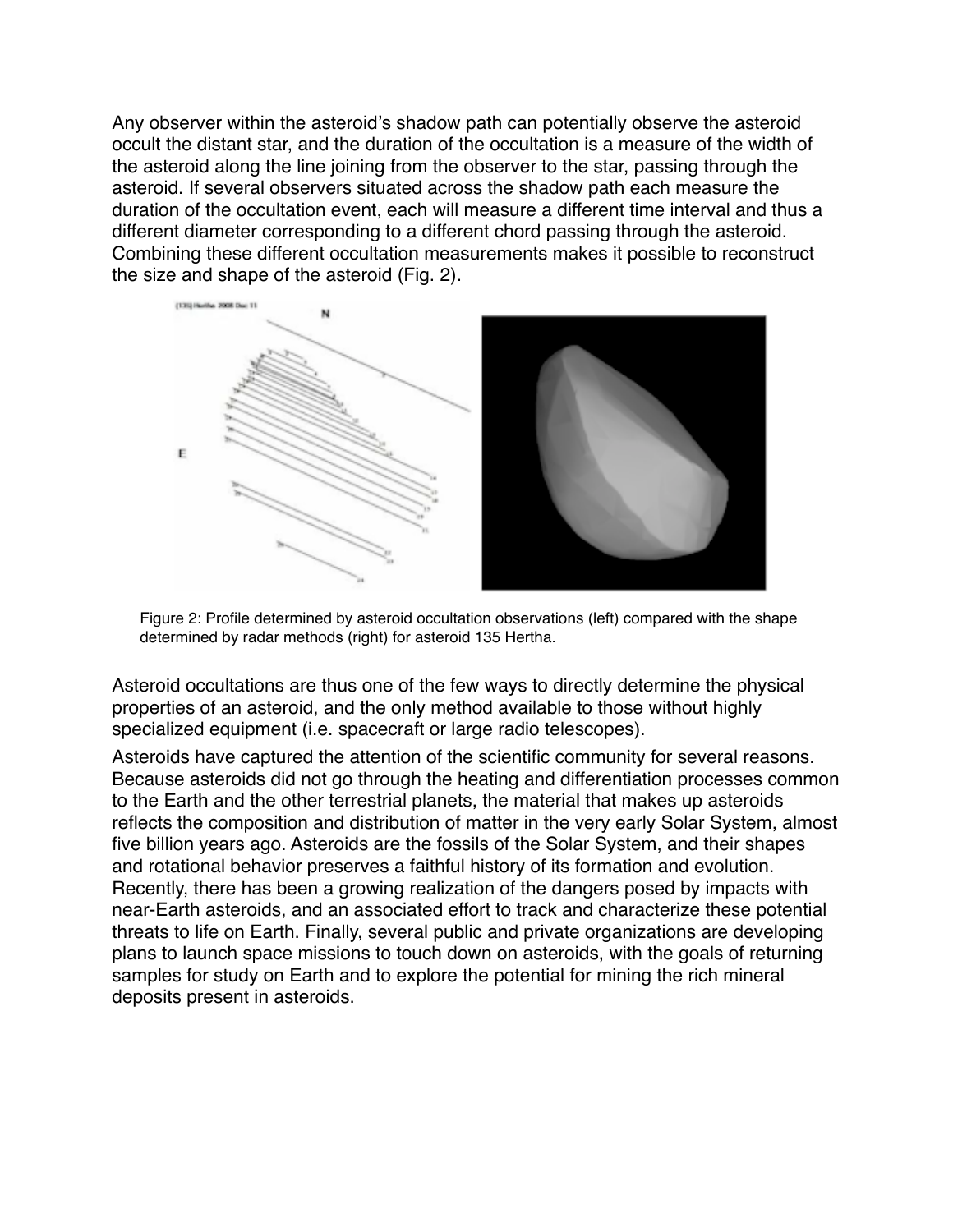## **Project Goal**

Given the ever growing importance of asteroids in scientific studies, policy making, and even commercial mining interests, there is a pressing need for more detailed information about their individual and collective physical properties. The goal of the research project supported by the Sigma Pi Sigma Undergraduate Research Award is to record asteroid occultations and determine the size and shape of the asteroid using measurements carried out by teams of students from the Juniata College Chapter of the Society of Physics Students.

## **Methods**

The successful observation of an asteroid occultation and the determination of an accurate shape and cross section of the asteroid involves several steps: planning, observation, and data analysis.

Planning an asteroid occultation is made much simpler through the use of the freely available software, *Occult Watcher* [2], which provides accurate predictions for asteroid occultations based on the observer's latitude and longitude (Fig. 3). Most helpfully, it can superimpose the calculated asteroid shadow path onto Google Maps, making it possible to plan precise observing locations in advance of the occultation (Fig. 4).

| Cccult Watcher, ver. 3.6.0.0 - Home (UTC -05:00)      |                         |                            |                              | $-x$<br>$\Box$ $\Box$                               |
|-------------------------------------------------------|-------------------------|----------------------------|------------------------------|-----------------------------------------------------|
| Synchronise now SI Configuration & Add-ins - 3 Help - |                         |                            |                              |                                                     |
| Asteroid Name                                         | Event Date, loc.time    | Magn.                      | Travel Dist.<br>Rank         | Last Updated                                        |
| <b>IOTA Updates</b>                                   |                         |                            |                              |                                                     |
| (11) Parthenope<br>$\Box$                             | Sat 07 Dec, 00:07       | 10.3                       | 57 mi N<br>100               | 23 Nov, 09:57                                       |
| (381) Myrrha<br>$\Box$                                | Tue 10 Dec. 03:13       | 12.5                       | 76<br>97 mi N                | 23 Nov. 10:00                                       |
| $\Box$<br>$(4063)$ Euforbo                            | Sat 14 Dec. 06:28       | 11.5                       | 50<br>154 mi N               | 12 Dec, 10:22 *                                     |
| $\bullet \bullet$<br>(532) Herculina **?              | Fri 20 Dec, 02:47       | 9.3                        | 100<br>450 mi NE             | 12 Dec, 10:24 *                                     |
| $(1628)$ Strobel<br>$\Box$                            | Sat 21 Dec. 05:15       | 11.1                       | 45 mi N<br>57                | 12 Dec. 10:24 *                                     |
| (236) Honoria<br>$\overline{\phantom{a}}$             | Sun 22 Dec, 01:44       | 11.8                       | 64 mi S<br>78                | 12 Dec, 10:25 *                                     |
| (1109) Tata<br>$\Box$                                 | Wed 25 Dec, 18:44       | 11.8                       | 12 mi NW<br>31               | 12 Dec, 10:26 *                                     |
| (1596) Itzigschn<br>$\Box$                            | Sat 28 Dec. 02:37       | 12.4                       | 42 mi S<br>62                | 12 Dec. 10:27 *                                     |
| $\overline{\phantom{a}}$<br>$(111)$ Ate               | Sun 29 Dec, 02:29       | 11.1                       | 39 mi S<br>100               | 12 Dec, 10:28 *                                     |
| (532) Herculina **?<br>$\bullet\bullet$               | Wed 01 Jan, 19:15       | 9.4                        | 717 mi S<br>100              | 12 Dec, 10:08 *                                     |
| $(1700)$ Zvezdara<br>$\Box$                           | Fri 03 Jan. 19:34       | 9.7                        | 52 mi SE<br>57               | 12 Dec. 10:09 *                                     |
| $\Box$<br>(524) Fidelio                               | Sat 04 Jan, 19:58       | 10.4                       | 4 mi W<br>64                 | 12 Dec, 10:09 *                                     |
| $(4140)$ Branham                                      | Thu 09 Jan, 22:20       | 10.5                       | 1 mi NE<br>25                | 12 Dec, 10:11 *                                     |
| (3596) Meriones<br>$\Box$                             | Sat 11 Jan, 02:03       | 12.2                       | 31 mi NE<br>25               | 12 Dec, 10:11 *                                     |
| $\overline{\phantom{a}}$<br>(5488) Kiyosato           | Wed 15 Jan, 20:15       | 10.1                       | 15<br>$13$ mi $S$            | 12 Dec, 10:14 *                                     |
| $\Box$<br>(238) Hypatia                               | Thu 16 Jan, 20:38       | 10.0                       | 194 mi N<br>46               | 12 Dec, 10:14 *                                     |
| □ (308193) 2005 CB79                                  | Thu 16 Jan. 22:02       | 9.5                        | $\mathbf{1}$<br>6759 mi(fp)  | 12 Dec. 10:14 *                                     |
| $\Box$<br>(1880) McCrosky                             | Fri 17 Jan, 17:15       | 8.5                        | 19<br>$12$ mi $S$            | 12 Dec, 10:14 *                                     |
| $\overline{\phantom{a}}$<br>(1754) Cunningham         | Sat 25 Jan, 03:33       | 11.1                       | 38<br>38 mi W                | 12 Dec, 10:17                                       |
| $(1056)$ Azalea<br>$\Box$                             | Wed 29 Jan, 02:30       | 9.3                        | 25<br>27 mi NE               | 12 Dec, 10:19                                       |
|                                                       |                         |                            |                              |                                                     |
|                                                       |                         |                            |                              |                                                     |
| L [IOTÀ Updates]                                      |                         |                            |                              |                                                     |
| $\Box$ shadow<br>center<br>∳you                       | $\Box$ 1-sigma          | 2 & 3-sigma limits         |                              |                                                     |
| (4140) Branham occults TYC 0662-01464-1               |                         | Event time: $22:20:03$     | Combined magnitude: 10.6 m   | Constellation: Taurus                               |
| Position: In the shadow. 1 mi from the central line   |                         | Error in time:<br>$22$ sec | Star magnitude: 10.6 m       |                                                     |
|                                                       |                         | Max duration: 7.5 sec      | Magnitude drop: 5.6 m        | Star altitude:<br>56° SW<br>Sun altitude:<br>$-59°$ |
|                                                       |                         |                            |                              | Moon altitude:<br>$47^\circ$ SW                     |
|                                                       |                         |                            |                              | Moon distance:<br>18°                               |
|                                                       |                         |                            |                              |                                                     |
| Show online map                                       | Wiew details on the web |                            | <b>No View station sorts</b> |                                                     |

Figure 3: A screenshot of the list of asteroid occultation predictions for Juniata College generated by the software package *Occult Watcher*.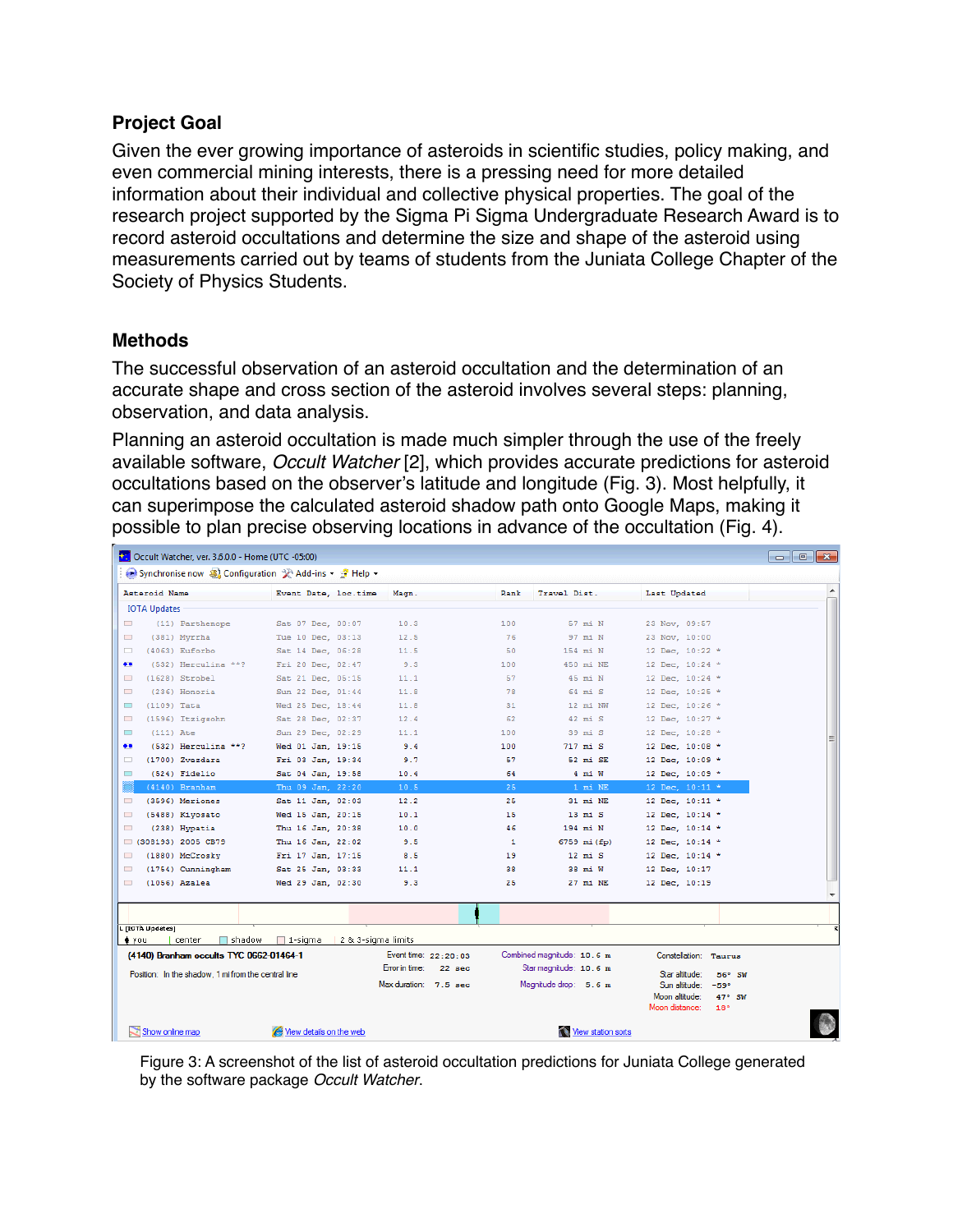

Figure 4: An example of the overlay of the asteroid shadow path on Google Maps as generated by Occult Watcher. The green line is the predicted center line of the shadow path, and the blue lines are the predicted shadow limits.

Once the details of the asteroid occultation event are established, three teams of observers are sent to predetermined locations spanning the asteroid shadow path. Each team has a complete recording setup consisting of a portable telescope, a low-light video camera, a video time inserter, a digital video camcorder, and a portable 12 volt power supply (details are provided under **Equipment** below). If the projected shadow path passes across the Juniata College campus, then a fourth observing team will use the permanent telescope at the college's Paul E. Hickes Observatory. Each observing team makes a video recording of the occultation event via the low-light camera installed in place of the telescope eyepiece. The video will show the occulted star dim for several seconds before returning to its normal brightness.

After the successful recording of an asteroid occultation by one or more of the observing teams, the video(s) of the occultation is copied to a computer and analyzed using the free software package LiMovie [3], which determines and plots the brightness of the target star frame-by-frame. The occultation will appear on the plot as a sudden drop in the star's brightness, followed by an equally rapid return to its original brightness a few seconds later (Fig. 5). When combined with the GPS timing information overlaid on the video by the video time inserter, the start and end times of the occultation event can be determined to within 1/30<sup>th</sup> of a second. Finally, the timing data from the three or four Juniata groups is collected together to establish the rough shape of the asteroid. The results of all timing observations is also be submitted to the International Occultation Timing Association, where it is combined with observations of the same occultation by all observers along the shadow path in order to produce a more detailed cross sectional outline of the asteroid.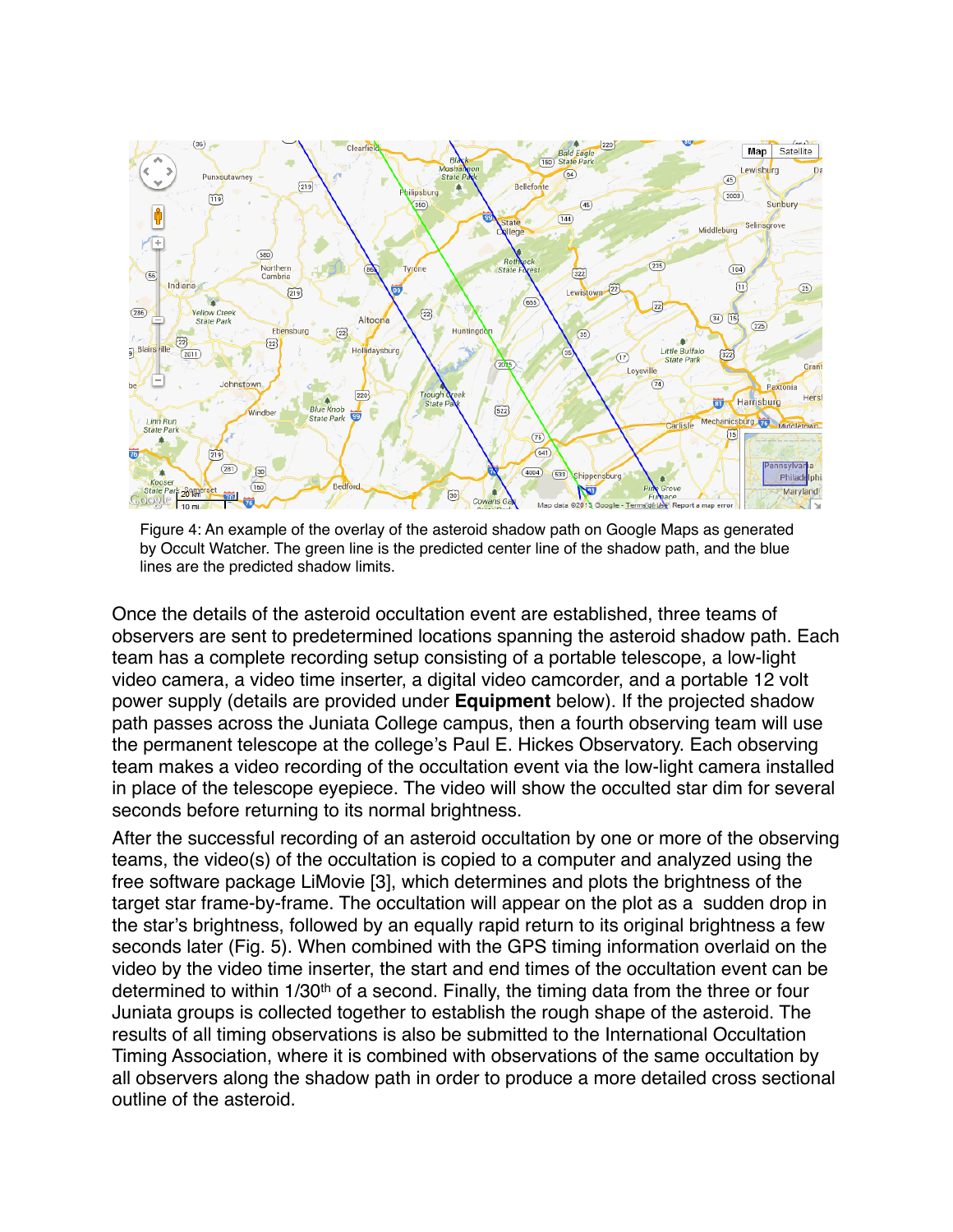

Figure 5: LiMovie plot of a successful occultation observation of Asteroid 1998 RV1, recorded by Kerry Coughlin on December 28, 2008.

#### **Equipment**

The funding provided by the Sigma Pi Sigma Undergraduate Research Award was used to purchase the equipment necessary to provide three teams of observers with a complete asteroid occultation recording setup. A fourth observing team at the Paul E. Hickes Observatory on the Juniata College campus could use equipment already owned by the Juniata Physics Department.

A list and brief description of the equipment involved in this project is provided below.

Meade ETX80 Telescope: This 80 mm aperture telescope is capable of finding and tracking celestial objects (such as the target star) through the included Autostar handset. As a bonus, the specific model purchased came with a backpack for easy storage and transportation.

SuperCircuits PC164CEX-2 Low-Light Video Camera: Designed for low-light surveillance, this camera is ideal for precisely recording the changing brightness of the (generally dim) target star throughout the occultation event.

Focal reducer and adapter: These are used to connect the low-light camera to the telescope in place of the telescope eyepiece, and to reduce the focal length of the telescope in order to provide a wider field of view.

IOTA Video Time Inserter: The video signal from the low-light camera passes through this device before being recorded by the JVC digital camcorder. Using a built-in GPS chip, the video time inserter overlays a highly precise timestamp on each frame of the video recording.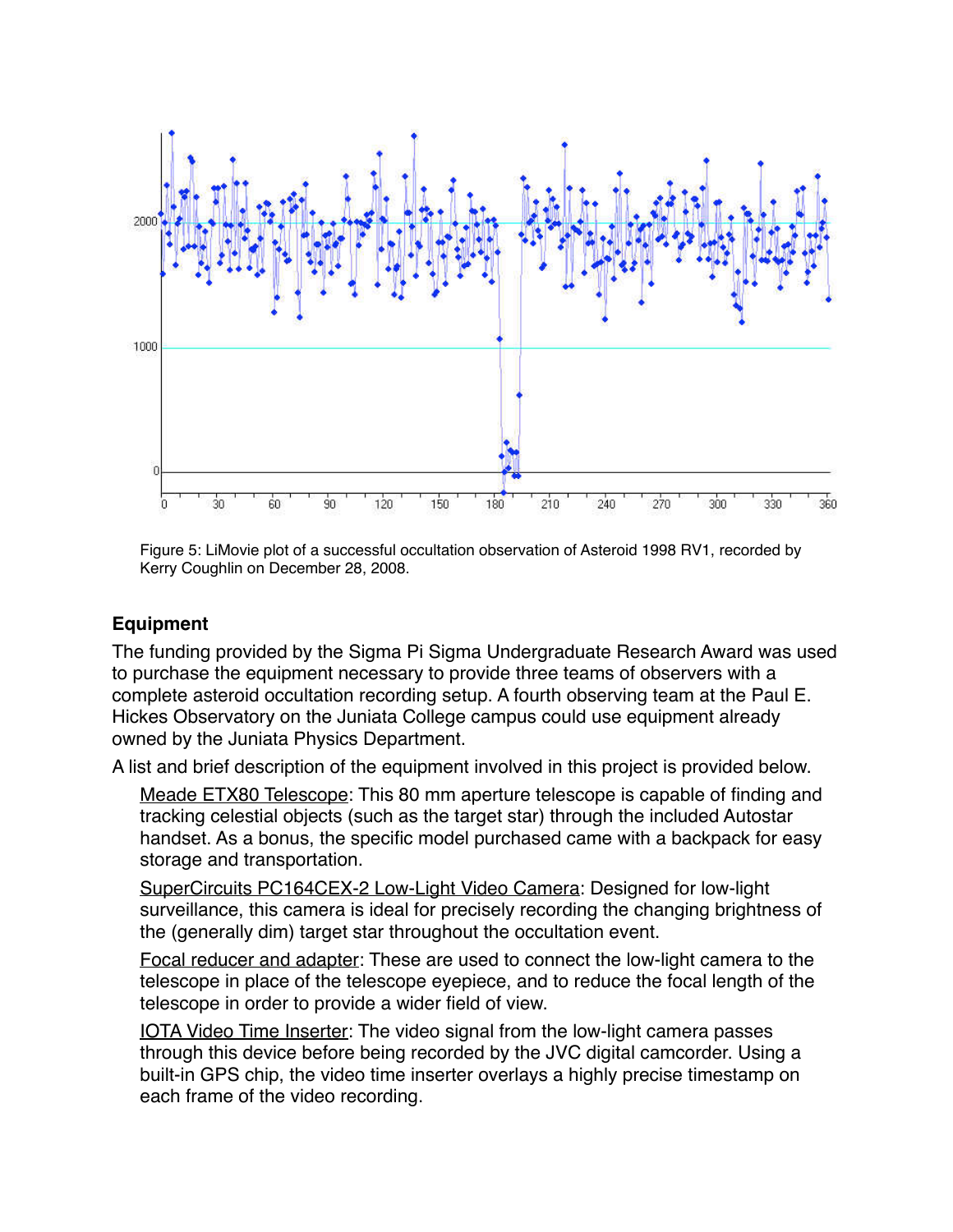JVC camcorder: The video with the corresponding time overlay is recorded to a SD card using these camcorders. These were already owned by the Juniata College Physics Department and not purchased with grant funds.

Celestron 12 amp-hour Power Tank: When fully charged, these power tanks can provide several hours of current at 12 volts to power all of the equipment at the remote occultation observing site.

## **Activities and Future Plans**

Upon receipt of the funds made available through the SPS Undergraduate Research Award, orders were immediately placed for the required equipment. By mid-March, 2013, all items had been received.

During the remainder of the spring semester, a group of about 10 students from the Juniata College Society of Physics Students Chapter met several times to learn how to set up and use the portable occultation observing kits. The first meetings were held indoors, but later practice sessions were held under the stars at night. By late April, 2013, the student observers were sufficiently prepared to attempt a "live" occultation observation.

The best asteroid occultation opportunity of the spring semester took place at approximately 11:00 pm EDT on May 22, 2013. The asteroid 3787 Aivazovskij was projected to pass in front of the relatively bright star TYC 0269-00978-1 for an occultation duration of 1.7 seconds, with the approximately 20 km wide shadow path falling very close to the Juniata College campus. Observing locations across the shadow path were determined in advance, and observing teams prepared for the event. Unfortunately, while clear skies were predicted for the night of the occultation event, skies were in fact overcast and the event could not be observed.

Bad luck persisted throughout the fall semester as well. During September and early October, there were no asteroid occultation events predicted to occur within 50 miles of Juniata College. Between late October and mid-December, three asteroid occultations were predicted whose shadow path would pass near Juniata College. The November 3 and December 7 occultation events were not possible to observe due to cloudy skies, while the November 29 event took place during Juniata's Thanksgiving break, when all of the occultation observing team members were away from campus.

Despite the lack of successful observations during 2013, the members of the Juniata SPS Chapter remain committed to the goals of the project and are excited about making successful occultation observations during 2014. The equipment, skill, and enthusiasm is there; all that is needed is cooperation from the weather.